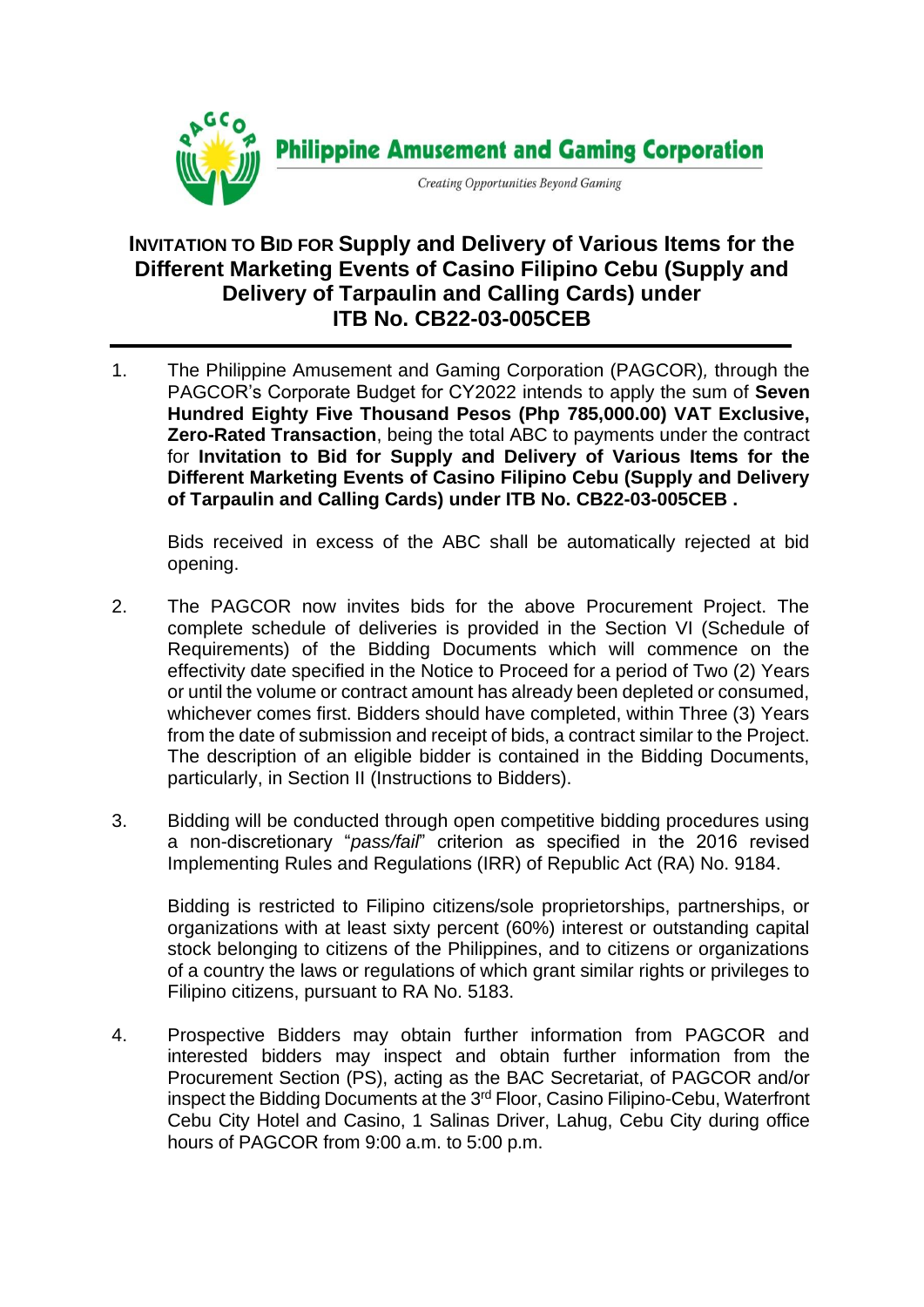5. A complete set of Bidding Documents may be acquired by interested Bidders starting on **April 11, 2022** until **April 21, 2022** from the given address and website(s) below upon payment of **One Thousand Pesos (P1,000.00)** for the Bidding Documents, pursuant to the latest Guidelines issued by the GPPB,

PAGCOR shall allow the bidder to present its proof of payment for the fees either in person, by facsimile, or through electronic means.

Prospective bidders may also download the Bidding Documents free of charge from **[www.pagcor.ph](http://www.pagcor.ph/)** and **www.philgeps.gov.ph** and may be allowed to submit bids provided that bidders pay the applicable fee of the Bidding Documents not later than the deadline for the submission and receipt of bids.

In effecting payment for the Bidding Documents, prospective bidders shall present either the Payment Slip, which may be secured from the PD, or a copy of this Invitation to Bid (ITB) to PAGCOR's Cashier, 3<sup>rd</sup> Floor, Casino Filipino-Cebu, Waterfront Cebu City Hotel and Casino, 1 Salinas Driver, Lahug, Cebu City.

- 6. The PAGCOR will not hold **Pre-Bid Conference.**
- 7. Bids must be duly received by the BAC Secretariat through manual submission on or before April 21, 2022 (Thursday), 2:00pm at the 3<sup>rd</sup> Floor Conference Room, Casino Filipino-Cebu, Waterfront Cebu City Hotel and Casino, 1 Salinas Driver, Lahug, Cebu City. Late bids shall not be accepted.
- 8. All Bids must be accompanied by a bid security in any of the acceptable forms and in the amount stated in **ITB Clause 14**.
- 9. Bid opening shall be on April 21, 2022 (Thursday), 2:00pm onwards at the 3<sup>rd</sup> Floor Conference Room, Casino Filipino-Cebu, Waterfront Cebu City Hotel and Casino, 1 Salinas Driver, Lahug, Cebu City. Bids will be opened in the presence of the bidders' representatives who choose to attend the activity.
- 10. Bidders shall bear all costs associated with the preparation and submission of their bids, and PAGCOR will in no case, be responsible or liable for those costs, regardless of the conduct or outcome of the bidding process.

Bidders should note that PAGCOR will only accept bids from those that have paid the applicable fee for the Bidding Documents.

PAGCOR assumes no responsibility whatsoever to compensate or indemnify bidders for any expenses incurred in the preparation of their bids.

In accordance with Government Procurement Policy Board (GPPB) Circular 06- 2005 - Tie-Breaking Method, the Bids and Awards Committee (BAC) shall use a non-discretionary and non-discriminatory measure based on sheer luck or chance, which is "DRAW LOTS," in the event that two (2) or more bidders have been post-qualified and determined as the bidder having the Lowest Calculated